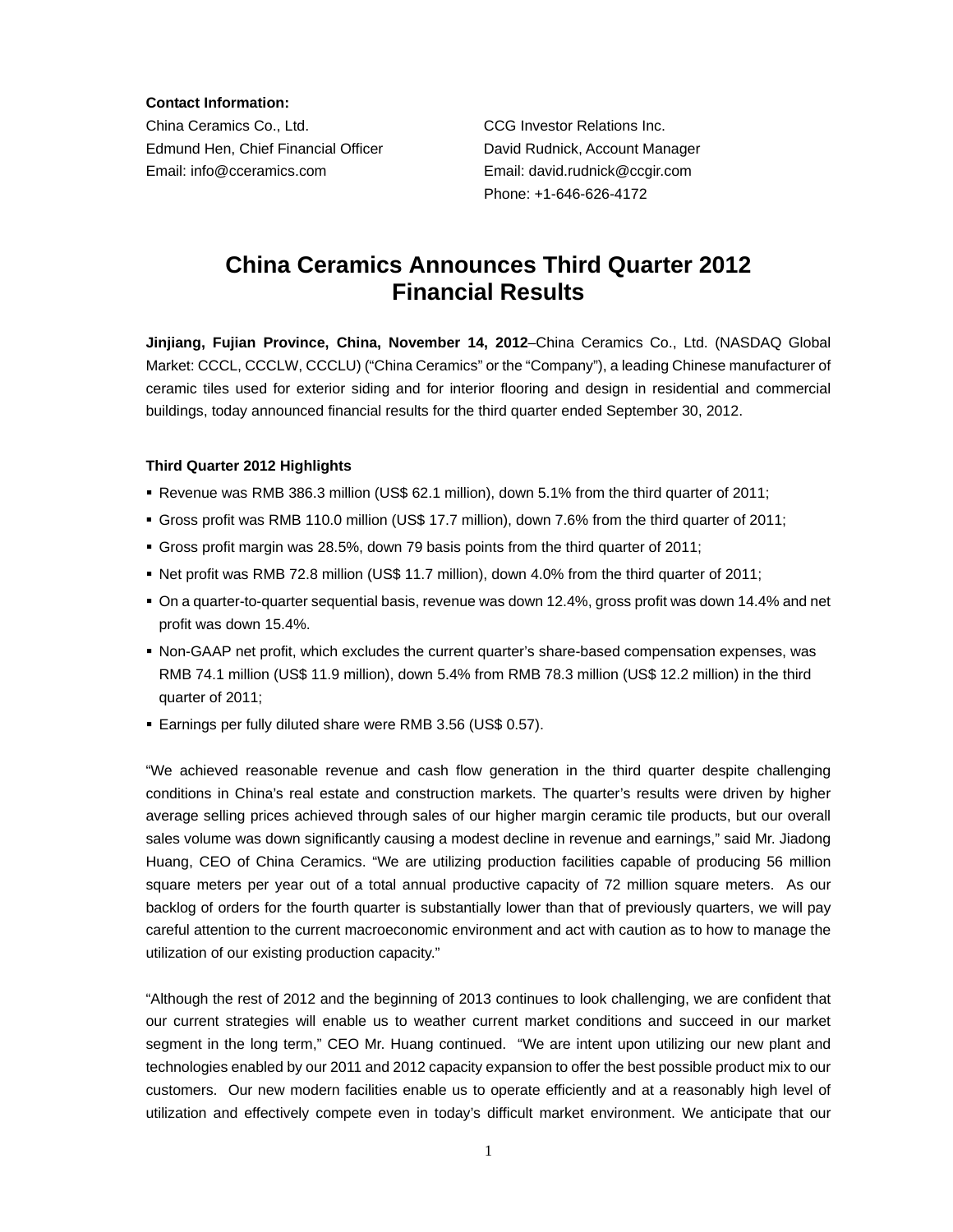experience and knowledge of our customers will enable us to continue to optimally service our Tier II and Tier III markets and generate sustained positive results over time."

#### **Third Quarter 2012 Results**

**Revenue** for the third quarter ended September 30, 2012 was RMB 386.3 million (US\$ 62.1 million), down 5.1% from RMB 406.9 million (US\$ 63.4 million) for the third quarter ended September 30, 2011. The year-over-year decrease in revenue was primarily driven by a 16.4% decrease in the sales volume of ceramic tiles to 12.2 million square meters in the third quarter of 2012 from 14.6 million square meters in the third quarter of 2011. The decrease in revenue was partially offset by a 14.0% increase in the Company's average selling price which increased in the third quarter of 2012 to RMB 31.7 per square meter compared to RMB 27.8 per square meter in the comparable quarter of 2011. This occurred due to a change in the sales mix with more sales coming from the higher-priced rustic and glazed series of ceramic tiles that are being produced in the Company's Hengdali facility.

Gross profit for the third quarter ended September 30, 2012 was RMB 110.0 million (US\$ 17.7 million), down 7.6% from RMB 119.1 million (US\$ 18.6 million) for the third quarter ended September 30, 2011. The year-over-year decrease in gross profit was mostly driven by the lower sales volume of our tiles in the most recent quarter. Gross profit margin was 28.5% for the third quarter ended September 30, 2012 compared to 29.3% for the same period in 2011. The year-over-year decrease in gross profit margin was driven by increased material cost and labor cost.

**Administrative expenses** for the third quarter ended September 30, 2012 were RMB 6.6 million (US\$ 1.1 million), down 24.1% from RMB 8.7 million (US\$ 1.4 million) in the third quarter of 2011. The year-over-year decrease in administrative expenses was primarily due to a reduction to RMB 1.3 million (US\$ 0.2 million) of non-cash share-based compensation expenses related to the 2010 Incentive Compensation Plan, which is designed to retain directors and senior management. The comparable non-cash share-based expenses were RMB 2.4 million (US\$ 0.4 million) in the same period in 2011. It is expected that additional non-cash share-based compensation expenses of approximately RMB 3.8 million (US\$ 0.6 million) will be incurred from October 2012 to January 2014.

**Profit from operations before taxation** for the third quarter ended September 30, 2012 was RMB 97.9 million (US\$ 15.7 million), down 4.3% from RMB 102.3 million (US\$ 15.9 million) in the third quarter of 2011. The year-over-year decrease in profit from operations was the result of lower gross profit partially offset by lower administrative expenses.

**Net profit** for the third quarter ended September 30, 2012 was RMB 72.8 million (US\$ 11.7 million), down 4.0% from RMB 75.8 million (US\$ 11.8 million) in the comparable period of 2011. The year-over-year decrease in net profit was the result of lower gross profit partially offset by the aforementioned lower administrative expenses and a lower income tax expense.

**Earnings per fully diluted share** were RMB 3.56 (US\$ 0.57) for the third quarter ended September 30, 2012, down 14.4% from RMB 4.16 (US\$ 0.65) over the same period in 2011. Earnings per fully diluted share in the third quarter of 2012 were computed using 20.4 million shares, while net earnings per fully diluted share in the third quarter of 2011 were computed using 18.3 million shares.

**Non-GAAP profit before taxation,** which excludes share-based compensation expenses, was RMB 99.2 million (US\$ 16.0 million) in the third quarter ended September 30, 2012, down 5.3% from RMB 104.7 million (US\$ 16.3 million) in 2011.

**Non-GAAP net profit,** which excludes share-based compensation expenses, was RMB 74.1 million (US\$ 11.9 million) in the third quarter ended September 30, 2012, a decrease of 5.4% from RMB 78.3 million (US\$ 12.2 million) in the third quarter of 2011.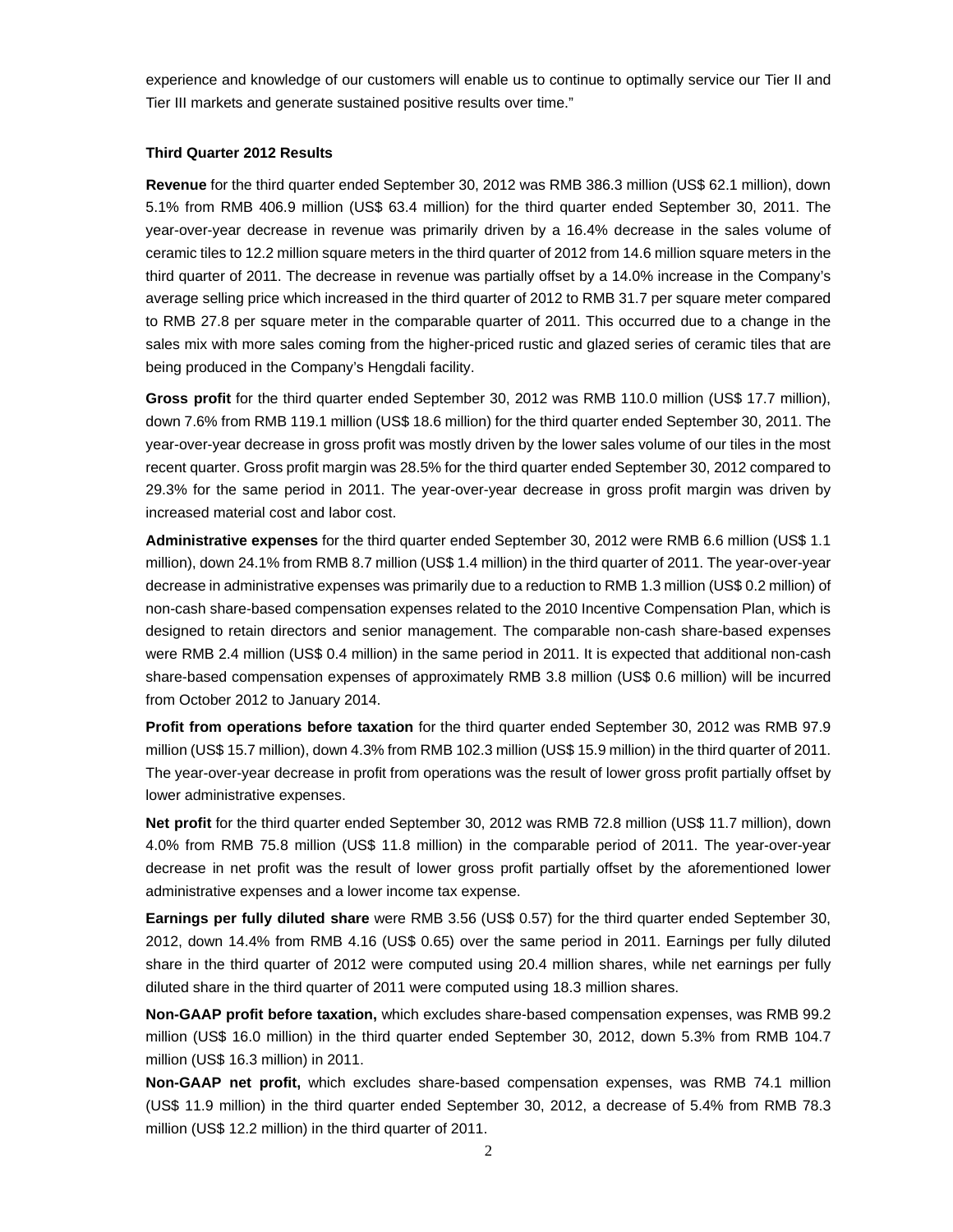**Non-GAAP earnings per fully diluted share,** which excludes share-based compensation expenses, was RMB 3.63 (US\$ 0.58) in the third quarter ended September 30, 2012, down 15.4% from RMB 4.29 (US\$ 0.67) in the same period of 2011.

#### **Nine Months 2012 Results**

Revenue for the nine months ended September 30, 2012 increased by 10.3% to RMB 1,199.6 million (US\$ 190.7 million) compared to the nine months ended September 30, 2011. Gross profit was RMB 351.7 million (US\$ 55.9 million), up 7.3% from RMB 327.9 million (US\$ 50.5 million) in the nine months ended September 30, 2011. Gross margin was 29.3% compared to 30.2% in the same period of 2011. Selling expenses were RMB 8.8 million (US\$ 1.4 million), compared to RMB 8.7 million (US\$ 1.3 million) in the same period of 2011. Administrative expenses were RMB 23.3 million (US\$ 3.7 million), compared to RMB 33.9 million (US\$ 5.2 million) for the same period of 2011. Net profit for the nine months ended September 30, 2012 was RMB 230.5 million (US\$ 36.7 million), up 13.9% from the same period of 2011. Non-GAAP net profit, which excludes share-based compensation expenses, was RMB 234.9 million (US\$ 37.4 million) for the nine months ended September 30, 2012, an increase of 9.7% from RMB 214.2 million (US\$ 33.0 million) in the same period of 2011. Earnings per fully diluted share were RMB 11.28 (US\$ 1.79) for the nine months ended September 30, 2012 and RMB 11.50 (US\$ 1.83) on a non-GAAP basis, up from RMB 11.08 (US\$ 1.71) and RMB 11.73 (US\$ 1.81) on a non-GAAP basis in the same period of 2011. Earnings per fully diluted share for the nine months 2012 were computed using 20.4 million shares while net earnings per fully diluted share for the nine months 2011 were computed using 18.3 million shares.

#### **Third Quarter 2012 Statements of Selected Financial Position Items**

- Cash and bank balances were RMB 122.6 million (US\$ 19.5 million) as of September 30, 2012, compared with RMB 42.1 million (US\$ 6.7 million) as of December 31, 2011. The increase in cash and bank balances was the result of sustained profits and a modest level of capital expenditures made during the quarter ended September 30, 2012.
- Inventory turnover was 101 days as of September 30, 2012 compared with 84 days as of December 31, 2011. The increase in inventory turnover reflects a normal pattern when we introduce a new series of ceramic tiles, which would temporarily be slower moving as we produce a certain amount of the tiles to have available for developers to test, while thereafter the new series would only be produced in accordance with actual customer orders.
- Trade receivables turnover was 107 days as of September 30, 2012 compared with 93 days as of December 31, 2011. The Company's trade receivables include a 17% value-added-tax ("VAT"), whereas reported revenue is net of VAT. Trade receivables turnover excluding VAT amounts was 92 days as of September 30, 2012 compared with 79 days as of December 31, 2011. The average turnover days were within the Company's past normal collection range period.
- Trade payables turnover was 78 days as of September 30, 2012 compared with 77 days as of December 31, 2011. The average turnover days were within the Company's normal credit period.

#### **Liquidity and Capital Resources**

**Cash flow generated from operating activities** was RMB 98.0 million (US\$ 15.7 million) for the quarter ended September 30, 2012, compared to RMB 70.0 million (US\$ 10.8 million) of cash flow generated from operating activities in the same period in 2011. The year-over-year increase of RMB 28.0 million (US\$ 4.9 million) was mainly due to the increase in the receipt of trade receivables in this quarter.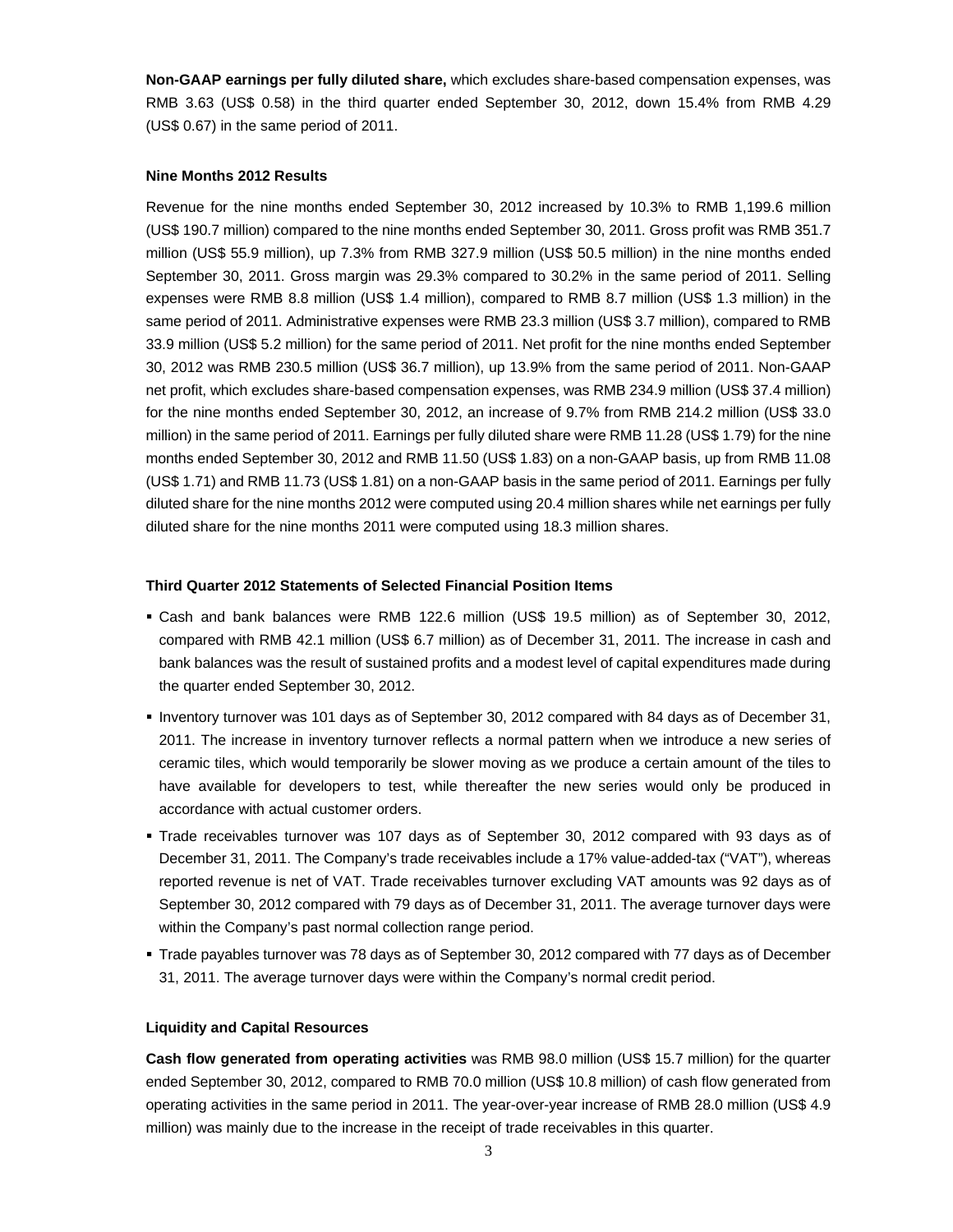**Cash flow used in investing activities** in the quarter ended September 30, 2012 was RMB 18.7 million (US\$ 3.0 million) due to acquisition of property, plant and equipment, compared to RMB 131.0 million (US\$ 20.4 million) of cash flow used in investing activities in the same period of 2011.

**Cash flow used in financing activities** was RMB 35.0 million (US\$ 5.6 million) due to the repayment of bank borrowings for the quarter ended September 30, 2012, as compared to RMB 58.0 million (US\$ 9.0 million) generated from financing activities for the quarter ended September 30, 2011.

#### **Plant Expansion and Capital Expenditures Update**

Given the continued challenging economic climate in China, and consistent with our previously stated plan, the Company is currently utilizing 56 million square meters out of a potential annual productive capacity of 72 million square meters of ceramic tiles. Our Hengda facility has an annual productive capacity of 42 million square meters of ceramic tiles having undergone a facility expansion and other capital improvements in fiscal 2010 and fiscal 2011. We are currently utilizing the full productive capacity at our Hengda facility. The Company's Hengdali facility has a potential annual productive capacity of 30 million square meters. However, due to persistently challenging business conditions in China, we are currently utilizing production lines at our Hengdali facility capable of producing only 14 million square meters of ceramic tiles annually. The Hengdali facility underwent Phase II of its expansion program in the fourth quarter of 2011 and the first quarter of 2012 which increased its annual production capacity of ceramic tiles from 10 million square meters to its current potential annual productive capacity of 30 million square meters of ceramic tiles.

Management reviews the levels of capital expenditures throughout the year and makes adjustments to its capital expenditures subject to market conditions. The Company had no capital expenditures in the first and second quarters of 2012, and expended \$3 million in the third quarter for the replacement of old equipment at its Hengda facility. As the business outlook in the fourth quarter is for negative growth relative to past quarters, the Company anticipates that it will not engage in any material capital expenditures in the fourth quarter of 2012.

#### **Business Outlook**

China Ceramics generated reasonable year-to-year operating results in the third quarter of 2012 given the substantial slowdown in construction activity and real estate development in China. This was reflected in the Company's sales volume (the amount of square meters of ceramic tile sold), which decreased 16.4% from the comparable year-ago quarter and 10.1% from the second quarter of 2012 as a result of a contraction in the construction and real estate sectors. However, the average selling price of the Company's ceramic tiles rose 14.0% in the third quarter relative to the comparable year-ago quarter, constituting the fourth double-digit increase in a row of this metric versus comparable year-ago quarters.

The Company views the increase of its average selling price of ceramic tiles as attributable to the continued improvement in the Company's product mix as it continues to transition from lower margin tiles products to higher margin, more advanced and better performing ceramic tiles. The rustic and glazed ceramic tile products being produced at its Hengdali facility have an average selling price per square meter of RMB 61.7, almost double the Company's average selling price for all of its products of RMB 31.7 per square meter. Further, these two products comprised 24.4% of total Company sales in the third quarter of 2012, up from just 7.7% in the comparable year-ago quarter. The migration to higher margin ceramic tiles was able to sustain reasonable levels of Company revenue and profitability in the third quarter of 2012, as well as in previous quarters of 2012, relative to their comparable year-ago periods, However, the slowing economy in China could have a mitigating effect on the Company's average selling prices for the next two quarters, and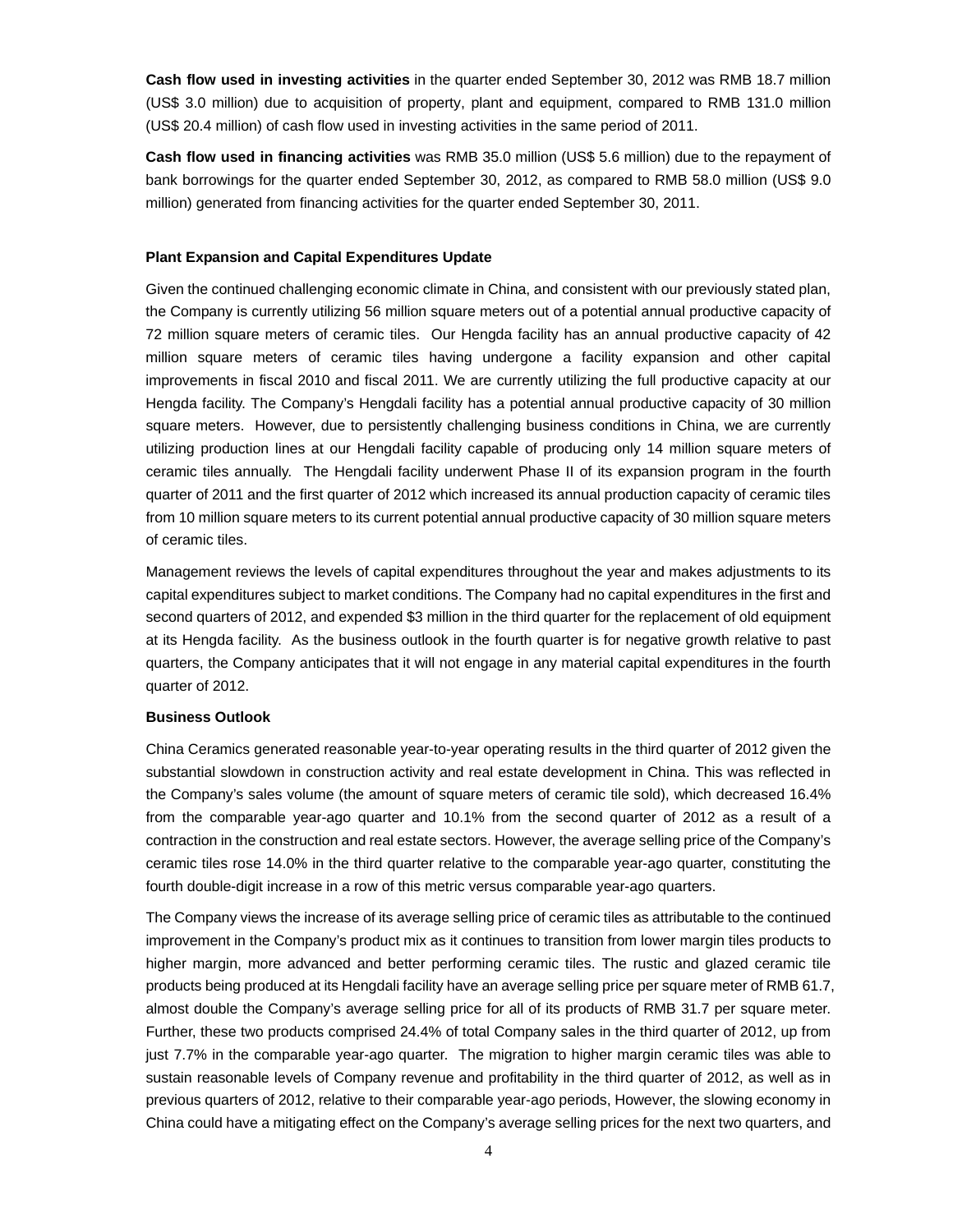an adverse effect on the demand for the Company's products in general.

As previously announced, the Company experienced a reduction in its backlog that would result in a substantial decline in revenues in the fourth quarter of 2012. To provide a further update of the September  $12<sup>th</sup>$  news announcement, the Company's backlog of orders for delivery in the fourth quarter of 2012 is approximately RMB 290.9 million (US\$ 46.3 million), representing a year-over-year decrease of 28.1% compared to the fourth quarter of 2011. This year-over-year comparison is significantly changed from that of previous quarters which had shown strong positive year-over-year comparisons, and now reflect the impact of weaker customer demand. The Company estimates that its sales volume of ceramic tiles in the fourth quarter of 2012 will be approximately 8.7 million square meters. This signifies an estimated 30% decrease in revenue for the fourth quarter of 2012, and the Company expects that weakness in demand for our products is likely to continue into the first quarter of 2013.

As indicated, the Company believes that this reduction has to do with a general slowdown in the construction industry in China as customers are deferring orders and/or are waiting to start new projects. Further, some of the Company's customers may be delaying projects to see if the government adopts new policies to aid the construction industry. In terms of the construction sector's long-term fundamentals, continued urbanization trends favor the building of new residential properties in China, and government support for an increase in both affordable and senior housing should also generate opportunities for real estate development companies.

Given the slowdown in domestic demand, the Company believes it is unlikely that it will bring the unused 16 million square meters of annual productive capacity at its Hengdali facility online until macroeconomic conditions change. China Ceramics' total annual production capacity will remain at its current level of 56 million square meters of ceramic tiles for the remainder of 2012. The Company's utilization of its online productive capacity of its two facilities was 86.6% in the third quarter of 2012, a decrease from 96.3% in the second quarter of 2012.

To mitigate the effects of slowing demand, the Company may plan to shut down some existing capacity in the  $4<sup>th</sup>$  quarter of 2012 on a temporary basis in order to generate cost savings. However, it will maintain its currently wide range of product offerings and continue to augment it with new products from its research and development program which has the potential to result in products that realize higher margins. The Company believes that a core competitive advantage is its ability to innovate and introduce new products into the product mix for customers. China Ceramics' new plant facilities have new design and production capabilities as well as the ability to operate more efficiently.

In addition, the Company plans to continue to expand its distribution network and heighten its direct sales efforts to large developers. The Company will continue to focus on Tier II and Tier III cities where it believes conditions are generally more stable relative to Tier I cities.

### **Conference Call Information**

The Company will host a conference call at 8:00 am ET on Wednesday, November 14, 2012. Listeners may access the call by dialing +1 (866) 395-5819 five to ten minutes prior to the scheduled conference call time. International callers should dial +1 (706) 643-6986. The conference participant pass code is 64536363. A replay of the conference call will be available for 14 days starting from 11:00 pm ET on November 14, 2012. To access the replay, dial +1 (855) 859-2056. International callers should dial +1 (404) 537-3406. The pass code is 64536363 for the replay.

#### **About China Ceramics Co., Ltd**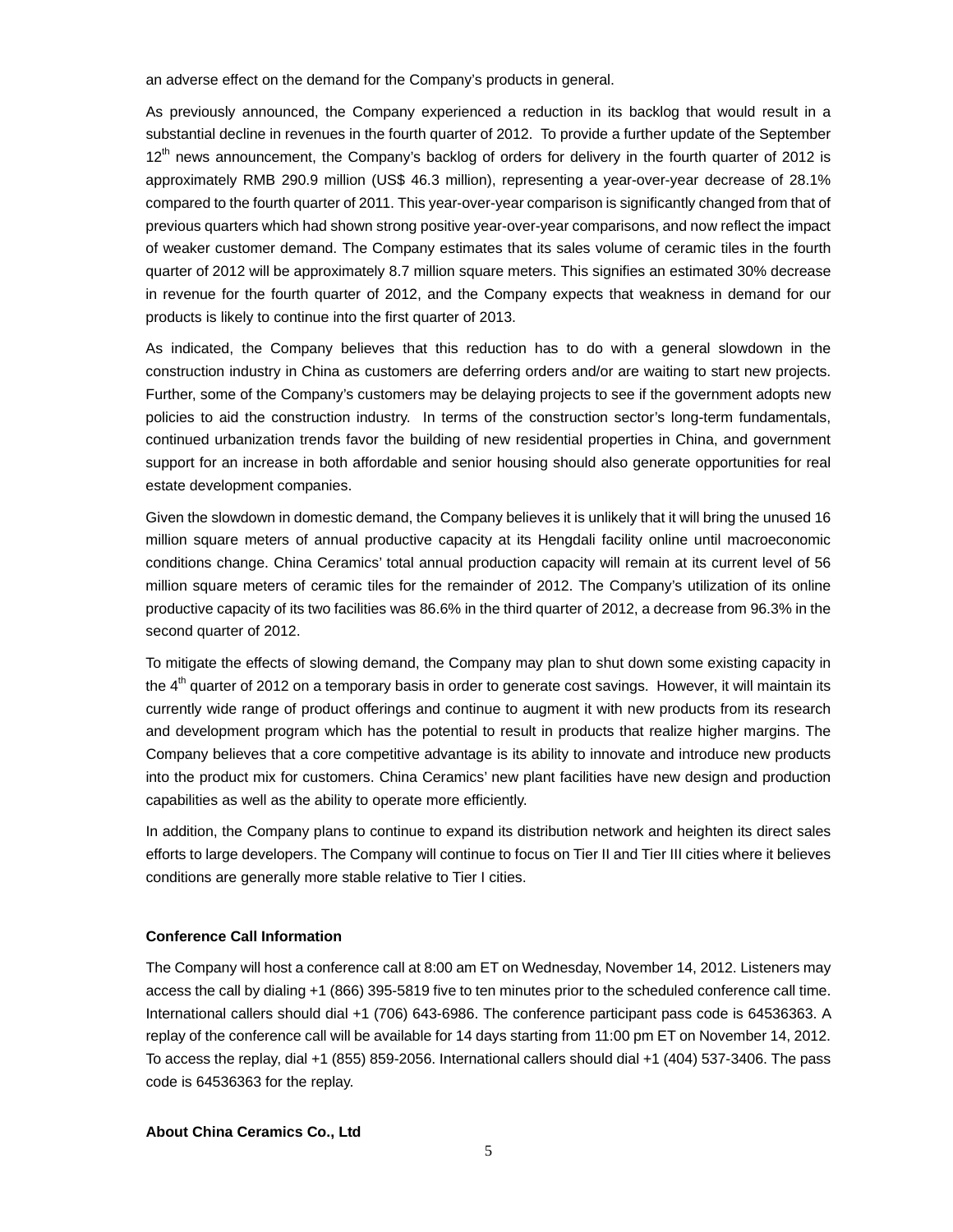China Ceramics Co., Ltd. is a leading manufacturer of ceramic tiles in China. The Company's ceramic tiles are used for exterior siding, interior flooring, and design in residential and commercial buildings. China Ceramics' products, sold under the "Hengda" or "HD", "Hengdeli" or "HDL", the "TOERTO" and "WULIQIAO" brands, and the "Pottery Capital of Tang Dynasty" brands, are available in over 2,000 style, color and size combinations and are distributed through a network of exclusive distributors as well as directly to large property developers. For more information, please visit http://www.cceramics.com.

#### **Currency Convenience Translation**

The Company's financial information is stated in Renminbi ("RMB"). The translation of RMB amounts into United States dollars in the earning release is included solely for the convenience of readers. For statements of financial position data, translation of RMB into U.S. dollars has been made using historic spot exchange rates published by www.federalreserve.gov. For statements of comprehensive income data and statements of cash flows data, translation of RMB into U.S. dollars has been made using the average of historical daily exchange rates. Such translations should not be construed as representations that RMB amounts could be converted into U.S. dollars at that rate or any other rate, or to be the amounts that would have been reported under IFRS.

#### *Safe Harbor Statement*

*Certain of the statements made in this press release are "forward-looking statements" within the meaning and protections of Section 27A of the Securities Act of 1933, as amended, and Section 21E of the Securities Exchange Act of 1934, as amended. Forward-looking statements include statements with respect to our beliefs, plans, objectives, goals, expectations, anticipations, assumptions, estimates, intentions, and future performance, and involve known and unknown risks, uncertainties and other factors, which may be beyond our control, and which may cause the actual results, performance, capital, ownership or achievements of the Company to be materially different from future results, performance or achievements expressed or implied by such forward-looking statements. All statements other than statements of historical fact are statements that could be forward-looking statements. You can identify these forward-looking statements through our use of words such as "may," "will," "anticipate," "assume," "should," "indicate," "would," "believe," "contemplate," "expect," "estimate," "continue," "plan," "point to," "project," "could," "intend," "target" and other similar words and expressions of the future.* 

*All written or oral forward-looking statements attributable to us are expressly qualified in their entirety by this cautionary notice, including, without limitation, those risks and uncertainties described in our annual report on Form 20-F for the year ended December 31, 2011 and otherwise in our SEC reports and filings, including the final prospectus for our offering. Such reports are available upon request from the Company, or from the Securities and Exchange Commission, including through the SEC's Internet website at http://www.sec.gov.*  We have no obligation and do not undertake to update, revise or correct any of the forward-looking *statements after the date hereof, or after the respective dates on which any such statements otherwise are made.* 

#### **FINANCIAL TABLES FOLLOW**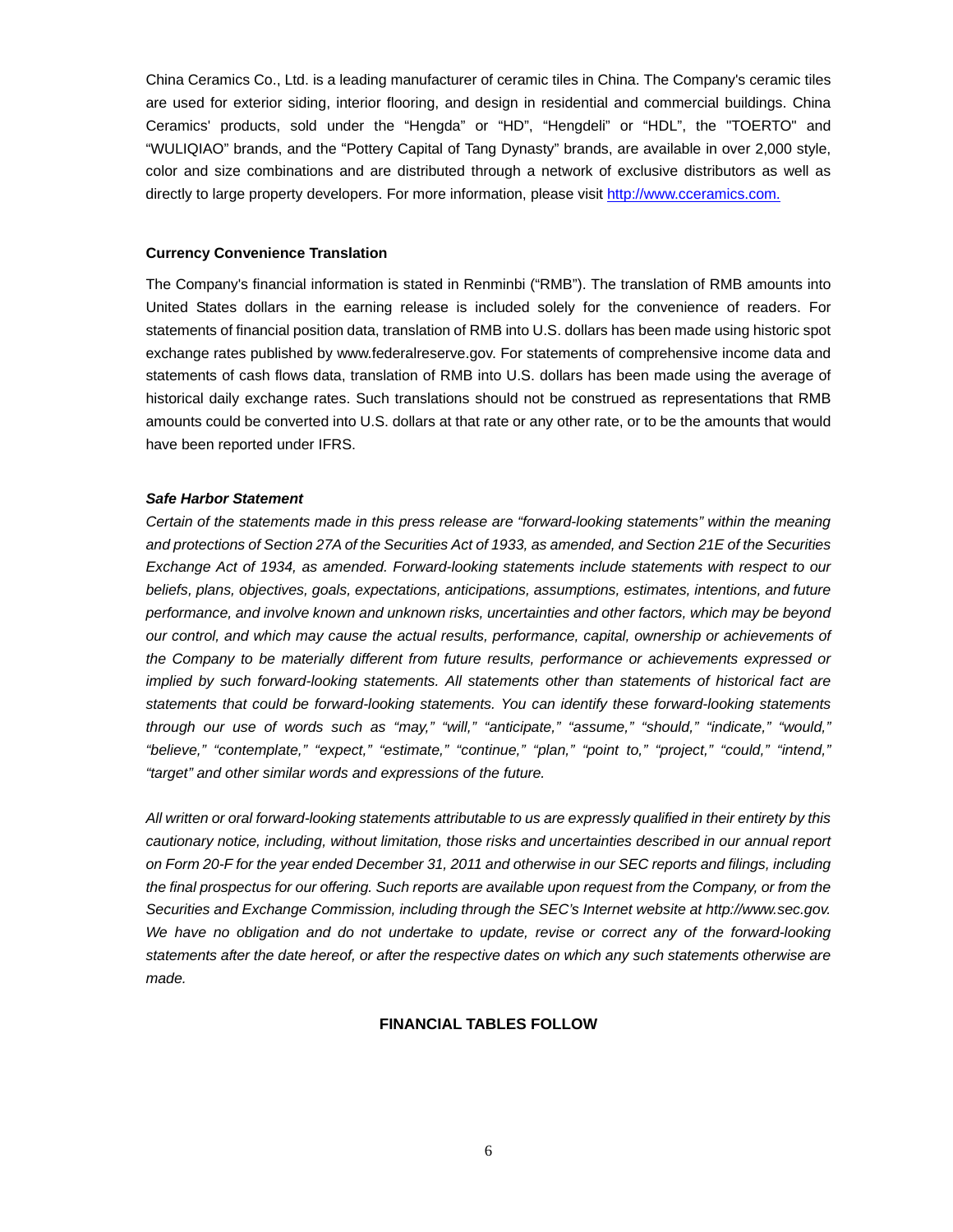# **CHINA CERAMICS CO., LTD. AND ITS SUBSIDIARIES CONDENSED CONSOLIDATED STATEMENTS OF FINANCIAL POSITION**

## **(RMB in thousands)**

|                                        | As at<br><b>September 30, 2012</b> | As at<br>December 31, 2011 |
|----------------------------------------|------------------------------------|----------------------------|
|                                        | (Unaudited)                        |                            |
| <b>ASSETS AND LIABILITIES</b>          |                                    |                            |
| <b>Non-current assets</b>              |                                    |                            |
| Property, plant and equipment          | 812,815                            | 843,429                    |
| Land use rights                        | 30,765                             | 31,267                     |
| Goodwill                               | 3,735                              | 3,735                      |
| Deferred tax asset                     | 1,854                              |                            |
|                                        | 849,169                            | 878,431                    |
| <b>Current assets</b>                  |                                    |                            |
| Inventories                            | 341,351                            | 291,781                    |
| Trade receivables                      | 478,448                            | 473,209                    |
| Prepayments and other receivables      | 1,308                              | 26,377                     |
| Cash and bank balances                 | 122,615                            | 42,149                     |
|                                        | 943,722                            | 833,516                    |
| <b>Current liabilities</b>             |                                    |                            |
| Trade payables                         | 234,285                            | 252,682                    |
| Accrued liabilities and other payables | 47,187                             | 44,349                     |
| Interest-bearing bank borrowings       | 10,000                             | 125,000                    |
| Income tax payable                     | 21,716                             | 35,090                     |
|                                        | 313,188                            | 457,121                    |
| <b>Non-current liabilities</b>         |                                    |                            |
| Long term borrowings                   | 50,000                             | 60,000                     |
| Deferred tax liabilities               | 1,060                              | 1,087                      |
|                                        | 51,060                             | 61,087                     |
| <b>Net current assets</b>              | 630,534                            | 376,395                    |
| Net assets                             | 1,428,643                          | 1,193,739                  |
| <b>EQUITY</b>                          |                                    |                            |
| Total shareholders' equity             | 1,428,643                          | 1,193,739                  |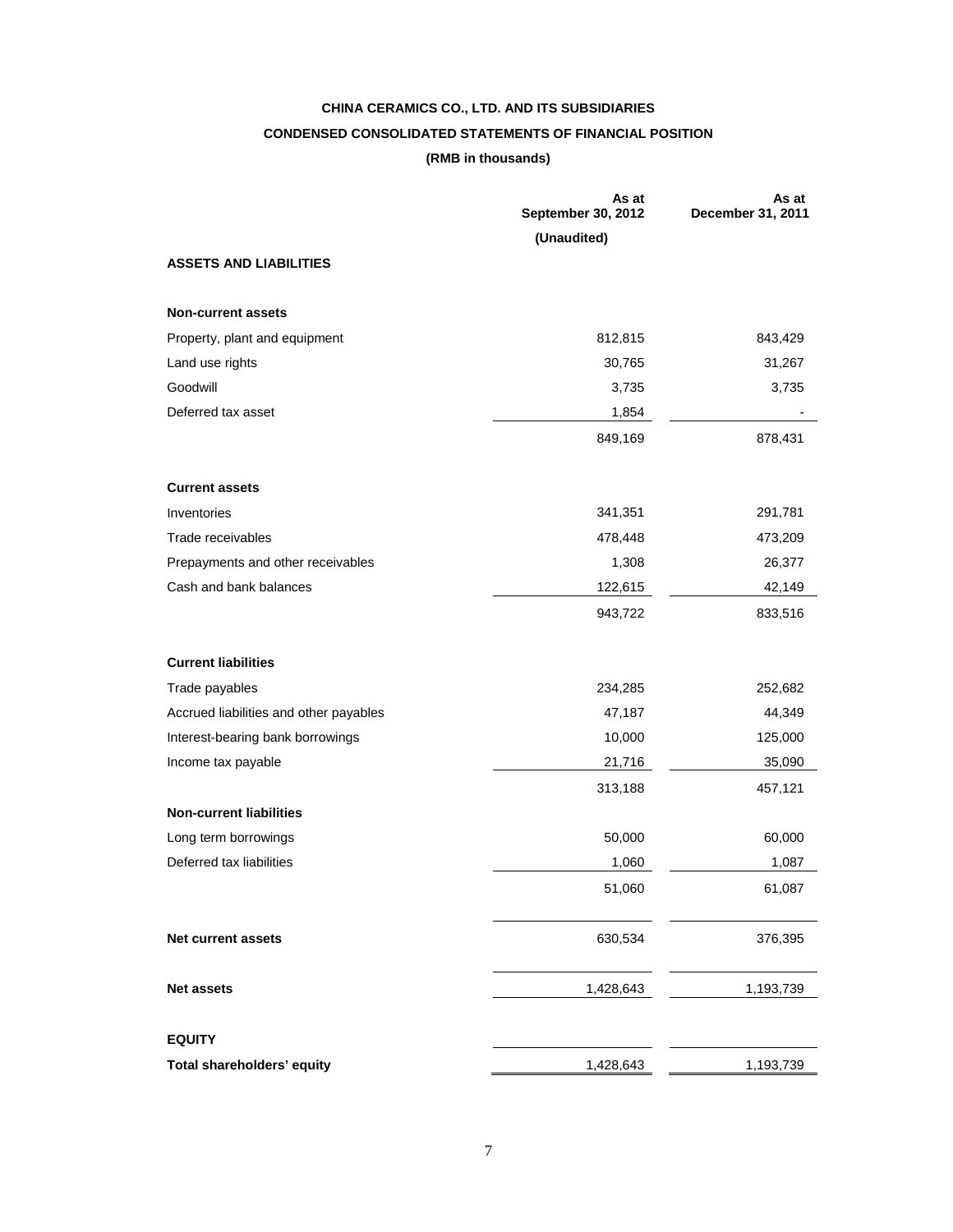#### **CHINA CERAMICS CO., LTD. AND ITS SUBSIDIARIES**

## **UNAUDITED CONDENSED CONSOLIDATED STATEMENT OF COMPREHENSIVE INCOME**

#### **(RMB in thousands, except EPS and share data)**

|                                                 |                        | Three months ended | <b>Nine months ended</b> |                 |                        |
|-------------------------------------------------|------------------------|--------------------|--------------------------|-----------------|------------------------|
|                                                 | <b>September</b><br>30 | June<br>30         | <b>September</b><br>30   | September<br>30 | <b>September</b><br>30 |
|                                                 | 2012                   | 2012               | 2011                     | 2012            | 2011                   |
|                                                 |                        |                    |                          |                 |                        |
| Revenue                                         | 386,282                | 440,991            | 406,934                  | 1,199,561       | 1,087,122              |
| Cost of Sales                                   | (276,238)              | (312, 370)         | (287,786)                | (847, 888)      | (759,234)              |
| Gross profit                                    | 110,044                | 128,621            | 119,148                  | 351,673         | 327,888                |
| Selling and distribution<br>expenses            | (2,991)                | (2,834)            | (3, 143)                 | (8,787)         | (8,739)                |
| Administrative expenses                         | (6,611)                | (7, 138)           | (8,690)                  | (23, 342)       | (33, 880)              |
| Finance costs                                   | (1,789)                | (2,771)            | (3, 126)                 | (8, 130)        | (7,296)                |
| Other expenses                                  | (789)                  | (237)              | (1, 842)                 | (1, 272)        | (2,904)                |
| Profit before taxation                          | 97,864                 | 115,641            | 102,347                  | 310,142         | 275,069                |
| Income tax expense                              | (25.053)               | (29,575)           | (26, 498)                | (79, 594)       | (72, 800)              |
| Net Profit for the period                       | 72,811                 | 86,066             | 75,849                   | 230,548         | 202,269                |
| Attributable to:<br>Shareholders of the Company |                        |                    |                          |                 |                        |
| EPS-Basic                                       | 3.56                   | 4.21               | 4.16                     | 11.28           | 11.08                  |
| <b>EPS-Diluted</b>                              | 3.56                   | 4.21               | 4.16                     | 11.28           | 11.08                  |
| Shares used in calculating basic<br><b>EPS</b>  |                        |                    |                          |                 |                        |
| Basic                                           | 20,430,838             | 20,430,838         | 18,254,002               | 20,430,838      | 18,254,002             |
| <b>Diluted</b>                                  | 20,430,838             | 20,430,838         | 18,254,002               | 20,430,838      | 18,254,002             |

## **CHINA CERAMICS CO., LTD. AND ITS SUBSIDIARIES**

#### **SALES VOLUME AND AVERAGE SELLING PRICE**

|                                                |                        | Three months ended |                 |                 | Nine months ended |  |  |
|------------------------------------------------|------------------------|--------------------|-----------------|-----------------|-------------------|--|--|
|                                                | <b>September</b><br>30 | June<br>30         | September<br>30 | September<br>30 | September<br>30   |  |  |
|                                                | 2012                   | 2012               | 2011            | 2012            | 2011              |  |  |
|                                                |                        |                    |                 |                 |                   |  |  |
| Sales volume (square meters)                   | 12,196,187             | 13,567,038         | 14.643.786      | 37.482.329      | 39,807,905        |  |  |
| Average Selling Price (in<br>RMB/square meter) | 31.7                   | 32.5               | 27.8            | 32.0            | 27.3              |  |  |
| Average Selling Price (in<br>USD/square meter) | 5.1                    | 5.1                | 4.3             | 5.1             | 4.2               |  |  |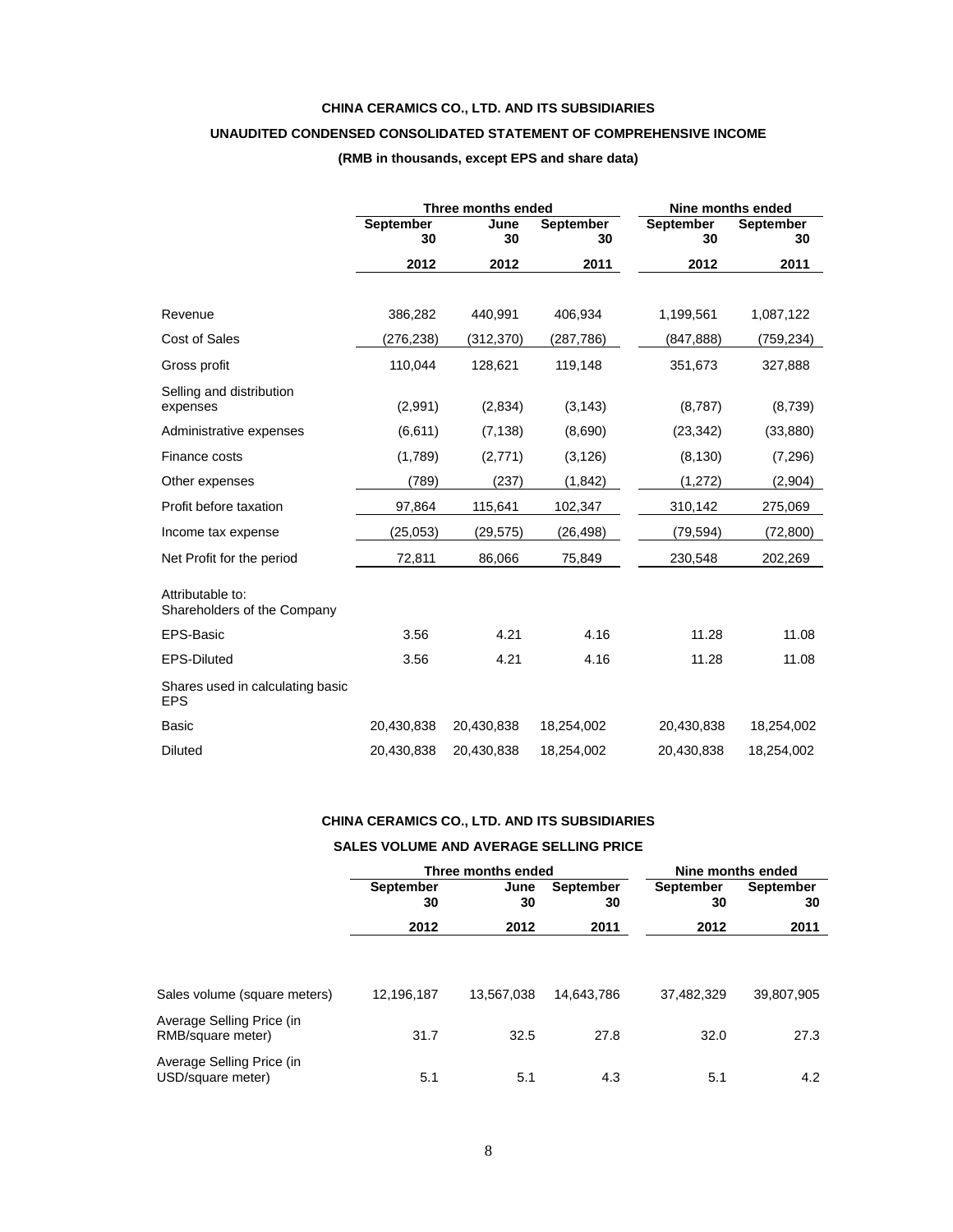## **CHINA CERAMICS CO., LTD. AND ITS SUBSIDIARIES UNAUDITED CONDENSED CONSOLIDATED STATEMENTS OF CASH FLOWS**

**(RMB in thousands)** 

|                                                                                       |                        | Three months ended |                 | Nine months ended      |                 |  |
|---------------------------------------------------------------------------------------|------------------------|--------------------|-----------------|------------------------|-----------------|--|
|                                                                                       | <b>September</b><br>30 | June<br>30         | September<br>30 | <b>September</b><br>30 | September<br>30 |  |
|                                                                                       | 2012                   | 2012               | 2011            | 2012                   | 2011            |  |
| Cash flows from operating<br>activities                                               |                        |                    |                 |                        |                 |  |
| Profit before taxation<br>Adjustments for                                             | 97,864                 | 115,641            | 102,346         | 310,142                | 275,068         |  |
| Amortization of land use rights<br>Depreciation of property, plant                    | 167                    | 168                | 167             | 502                    | 502             |  |
| and equipment<br>Loss on disposal of property,                                        | 16,493                 | 16,413             | 13,261          | 49,354                 | 33,388          |  |
| plant and equipment                                                                   |                        |                    | 313             |                        | 1,155           |  |
| Provision for inventory                                                               | 1,576                  | 4,805              |                 | 7,416                  |                 |  |
| Share-based compensation                                                              | 1,294                  | 1,310              | 2,401           | 4,365                  | 11,919          |  |
| Finance costs                                                                         | 1,789                  | 2,520              | 3,126           | 7,879                  | 7,296           |  |
| Interest income                                                                       | (89)                   | (116)              | (96)            | (308)                  | (431)           |  |
| Operating profit before working<br>capital                                            |                        |                    |                 |                        |                 |  |
| Changes                                                                               | 119,094                | 140,741            | 121,518         | 379,350                | 328,897         |  |
| Increase in inventories                                                               | (8,781)                | (5, 341)           | (938)           | (56, 986)              | (79, 260)       |  |
| (Increase)/decrease in trade                                                          |                        |                    |                 |                        |                 |  |
| receivables<br>(Increase)/decrease in other                                           | 37,511                 | (77, 282)          | (40, 495)       | (5,239)                | (193, 137)      |  |
| receivables and prepayments<br>Increase/(decrease) in trade                           | 6,628                  | 11,622             | 3,272           | 25,068                 | (6,527)         |  |
| payables                                                                              | (22, 957)              | 10,733             | 13,629          | (18, 397)              | 81,258          |  |
| Increase/(decrease) in accrued                                                        |                        |                    |                 |                        |                 |  |
| liabilities and other payables                                                        | (1, 104)               | 1,340              | 1,832           | 3,176                  | 281             |  |
| Cash generated from operations                                                        | 130,391                | 81,813             | 98,818          | 326,972                | 131,521         |  |
| Interest paid                                                                         | (1,861)                | (2,771)            | (3, 126)        | (8, 218)               | (7,296)         |  |
| Income tax paid                                                                       | (30, 507)              | (27,001)           | (25,708)        | (94, 848)              | (67, 328)       |  |
| Net cash generated from operating<br>activities                                       | 98,023                 | 52,041             | 69,984          | 223,906                | 56,888          |  |
| Cash flows from investing<br>activities                                               |                        |                    |                 |                        |                 |  |
| Proceed from disposal of property,<br>plant and equipment                             | 780                    |                    | 2,263           | 780                    | 7,772           |  |
| Acquisition of property, plant and<br>equipment                                       | (19, 520)              |                    | (133, 381)      | (19, 520)              | (377, 845)      |  |
| Interest received                                                                     | 89                     | 116                | 96              | 308                    | 431             |  |
| Net cash generated from/(used in)<br>investing activities                             | (18,651)               | 116                | (131, 022)      | (18,432)               | (369, 642)      |  |
| Cash flows from financing                                                             |                        |                    |                 |                        |                 |  |
| activities                                                                            |                        |                    |                 |                        |                 |  |
| Bank borrowings obtained                                                              |                        |                    | 68,800          |                        | 140,000         |  |
| Repayment of short-term loans                                                         | (35,000)               | (50,000)           | (10, 800)       | (125,000)              | (42,000)        |  |
| Net cash generated from/(used in)<br>financing activities                             | (35,000)               | (50,000)           | 58,000          | (125,000)              | 98,000          |  |
|                                                                                       |                        |                    |                 |                        |                 |  |
| Net increase/(decrease) in cash<br>and cash equivalents<br>Cash and cash equivalents, | 44,372                 | 2,157              | (3,038)         | 80,474                 | (214, 754)      |  |
| beginning of period<br>Effect of foreign exchange rate                                | 78,274                 | 76,091             | 51,646          | 42,149                 | 263,495         |  |
| differences                                                                           | (31)                   | 26                 | (63)            | (8)                    | (196)           |  |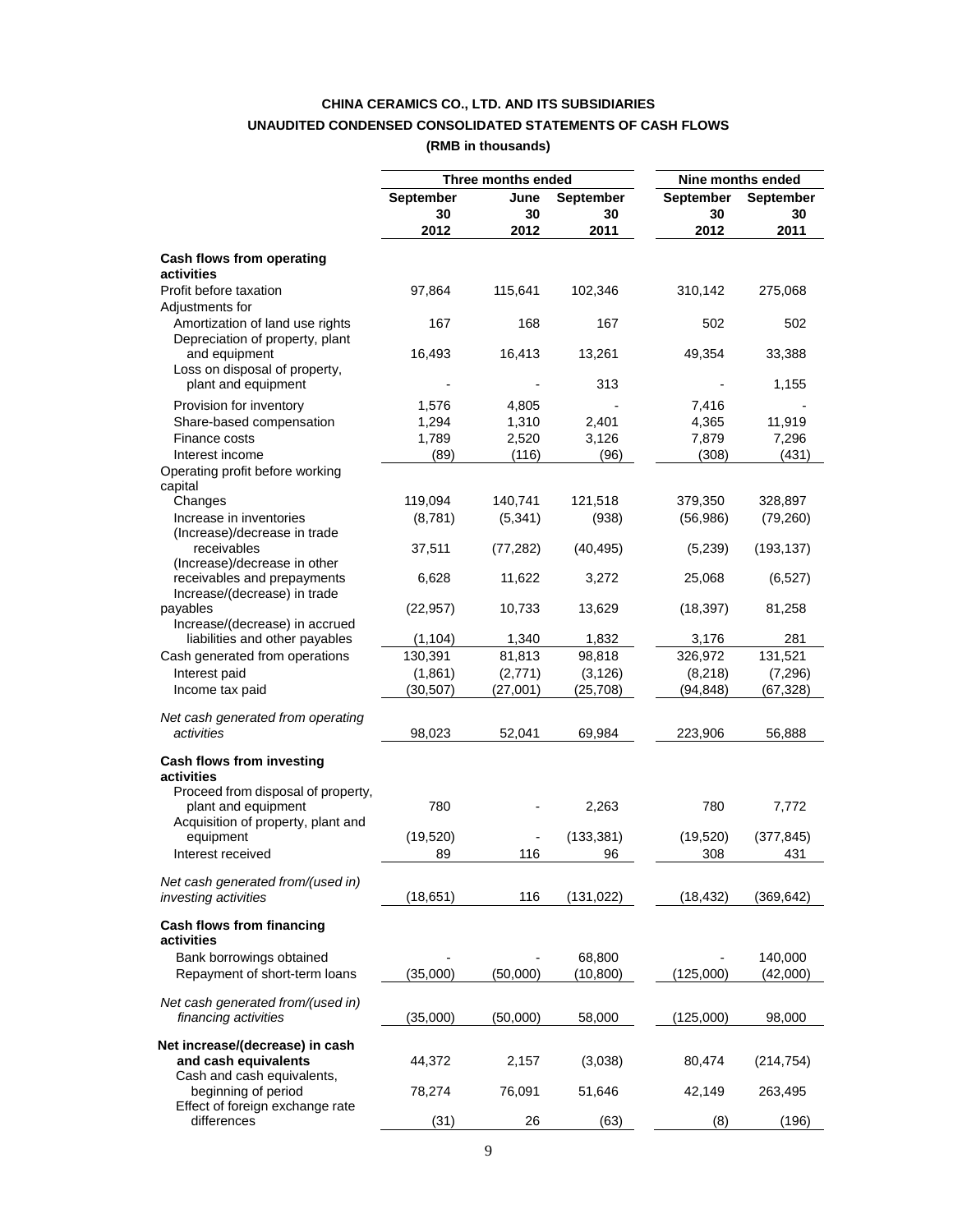| Cash and cash equivalents, |         |        |        |         |        |
|----------------------------|---------|--------|--------|---------|--------|
| end of period              | 122.615 | 78.274 | 48.545 | 122.615 | 48.545 |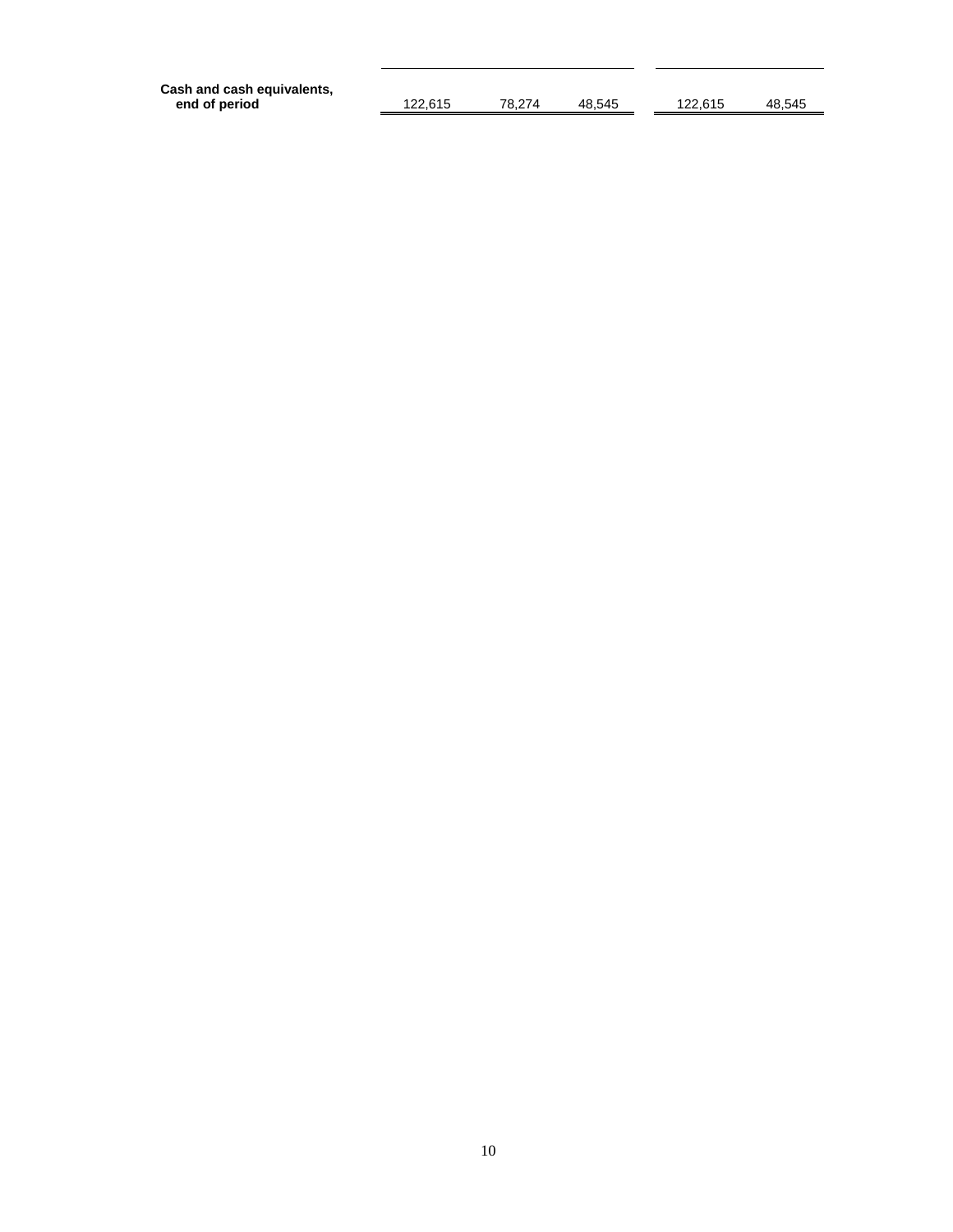## **CHINA CERAMICS CO., LTD. AND ITS SUBSIDIARIES UNAUDITED CONDENSED CONSOLIDATED STATEMEMTS OF FINANCIAL POSITION (U.S Dollar in thousands)**

|                                        | As at<br>September 30, 2012 | As at<br>December 31, 2011 |
|----------------------------------------|-----------------------------|----------------------------|
| <b>ASSETS AND LIABILITIES</b>          |                             |                            |
| <b>Non-current assets</b>              |                             |                            |
| Property, plant and equipment          | 129,330                     | 134,007                    |
| Land use rights                        | 4,895                       | 4,968                      |
| Goodwill                               | 594                         | 593                        |
| Deferred tax asset                     | 295                         |                            |
|                                        | 135,114                     | 139,568                    |
| <b>Current assets</b>                  |                             |                            |
| Inventories                            | 54,314                      | 46,359                     |
| Trade receivables                      | 76,128                      | 75,185                     |
| Prepayments and other receivables      | 208                         | 4,191                      |
| Cash and bank balances                 | 19,510                      | 6,697                      |
|                                        | 150,160                     | 132,432                    |
| <b>Current liabilities</b>             |                             |                            |
| Trade payables                         | 37,278                      | 40,147                     |
| Accrued liabilities and other payables | 7,508                       | 7,047                      |
| Interest-bearing bank borrowings       | 1,591                       | 19,860                     |
| Income tax payable                     | 3,455                       | 5,575                      |
|                                        | 49,832                      | 72,629                     |
| <b>Non-current liabilities</b>         |                             |                            |
| Long term borrowings                   | 7,956                       | 9,533                      |
| Deferred tax liabilities               | 169                         | 173                        |
|                                        | 8,125                       | 9,706                      |
| <b>Net current assets</b>              | 100,328                     | 59,803                     |
| <b>Net assets</b>                      | 227,317                     | 189,665                    |
| <b>EQUITY</b>                          |                             |                            |
| Total shareholders' equity             | 227,317                     | 189,665                    |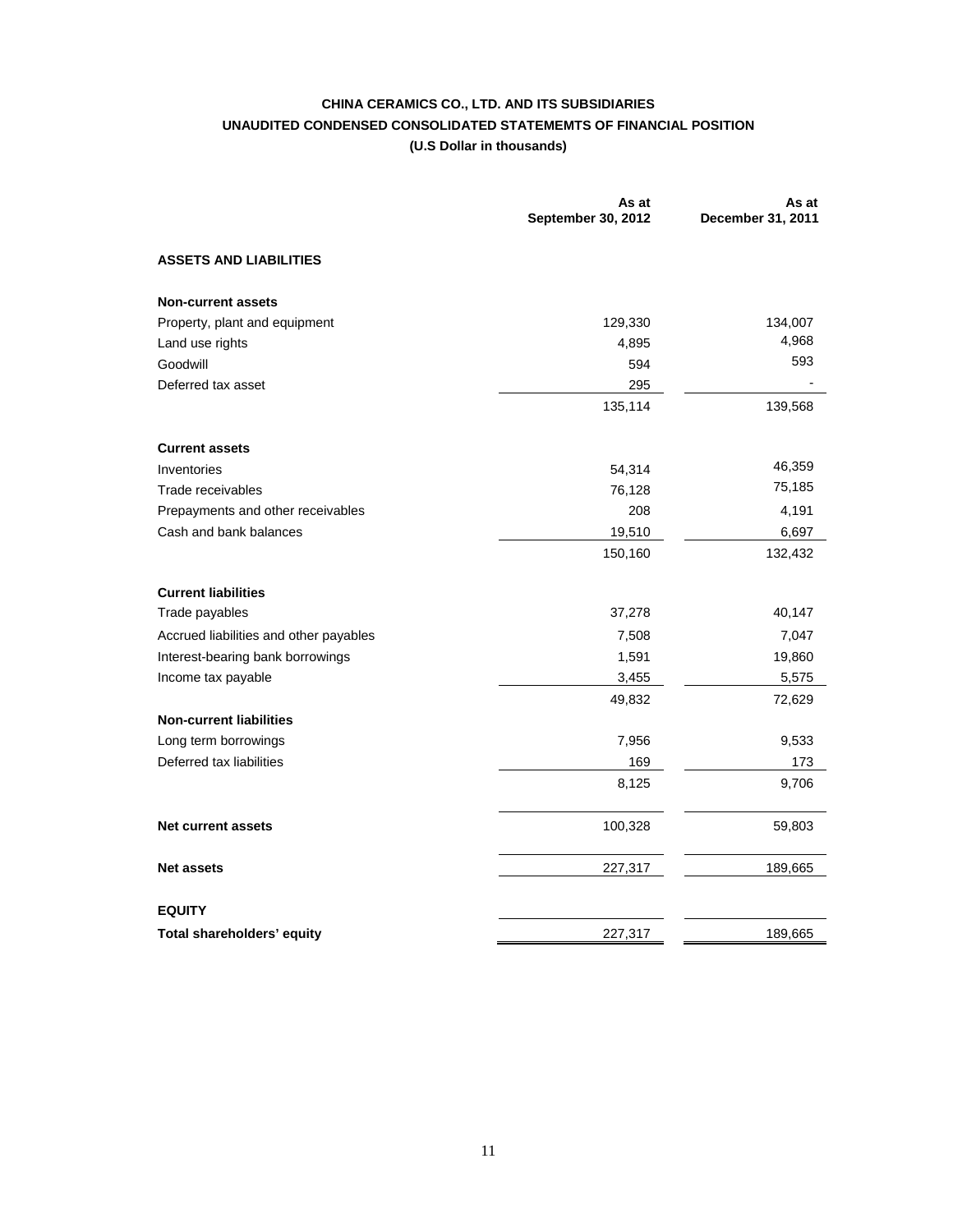## **CHINA CERAMICS CO., LTD. AND ITS SUBSIDIARIES**

## **UNAUDITED CONDENSED CONSOLIDATED STATEMENT OF COMPREHENSIVE INCOME**

|                                                    |                        | Three months ended |                        | Nine months ended |                        |  |
|----------------------------------------------------|------------------------|--------------------|------------------------|-------------------|------------------------|--|
|                                                    | <b>September</b><br>30 | June<br>30         | <b>September</b><br>30 | September<br>30   | <b>September</b><br>30 |  |
|                                                    | 2012                   | 2012               | 2011                   | 2012              | 2011                   |  |
|                                                    |                        |                    |                        |                   |                        |  |
| Revenue                                            | 62,116                 | 69,479             | 63,397                 | 190,729           | 167,533                |  |
| Cost of Sales                                      | (44,412)               | (49, 217)          | (44, 825)              | (134,813)         | (117,003)              |  |
| Gross profit                                       | 17,704                 | 20,262             | 18,572                 | 55,916            | 50,530                 |  |
| Selling and distribution<br>expenses               | (480)                  | (447)              | (490)                  | (1, 397)          | (1, 347)               |  |
| Administrative expenses                            | (1,065)                | (1, 123)           | (1, 364)               | (3,711)           | (5,221)                |  |
| Finance costs                                      | (290)                  | (436)              | (486)                  | (1,293)           | (1, 124)               |  |
| Other expenses                                     | (126)                  | (37)               | (286)                  | (202)             | (448)                  |  |
| Profit before taxation                             | 15,743                 | 18,219             | 15,946                 | 49,313            | 42,390                 |  |
| Income tax expense                                 | (4,030)                | (4,659)            | (4, 130)               | (12, 655)         | (11,219)               |  |
| Net Profit for the period                          | 11,713                 | 13,560             | 11,816                 | 36,658            | 31,171                 |  |
| Attributable to:<br>Shareholders of the<br>Company |                        |                    |                        |                   |                        |  |
| EPS-Basic                                          | 0.57                   | 0.66               | 0.65                   | 1.79              | 1.71                   |  |
| EPS-Diluted                                        | 0.57                   | 0.66               | 0.65                   | 1.79              | 1.71                   |  |
| Shares used in calculating<br>basic EPS            |                        |                    |                        |                   |                        |  |
| <b>Basic</b>                                       | 20,430,838             | 20,430,838         | 18,254,002             | 20,430,838        | 18,254,002             |  |
| <b>Diluted</b>                                     | 20,430,838             | 20,430,838         | 18,254,002             | 20,430,838        | 18,254,002             |  |

## **(U.S Dollar in thousands, except EPS and share data)**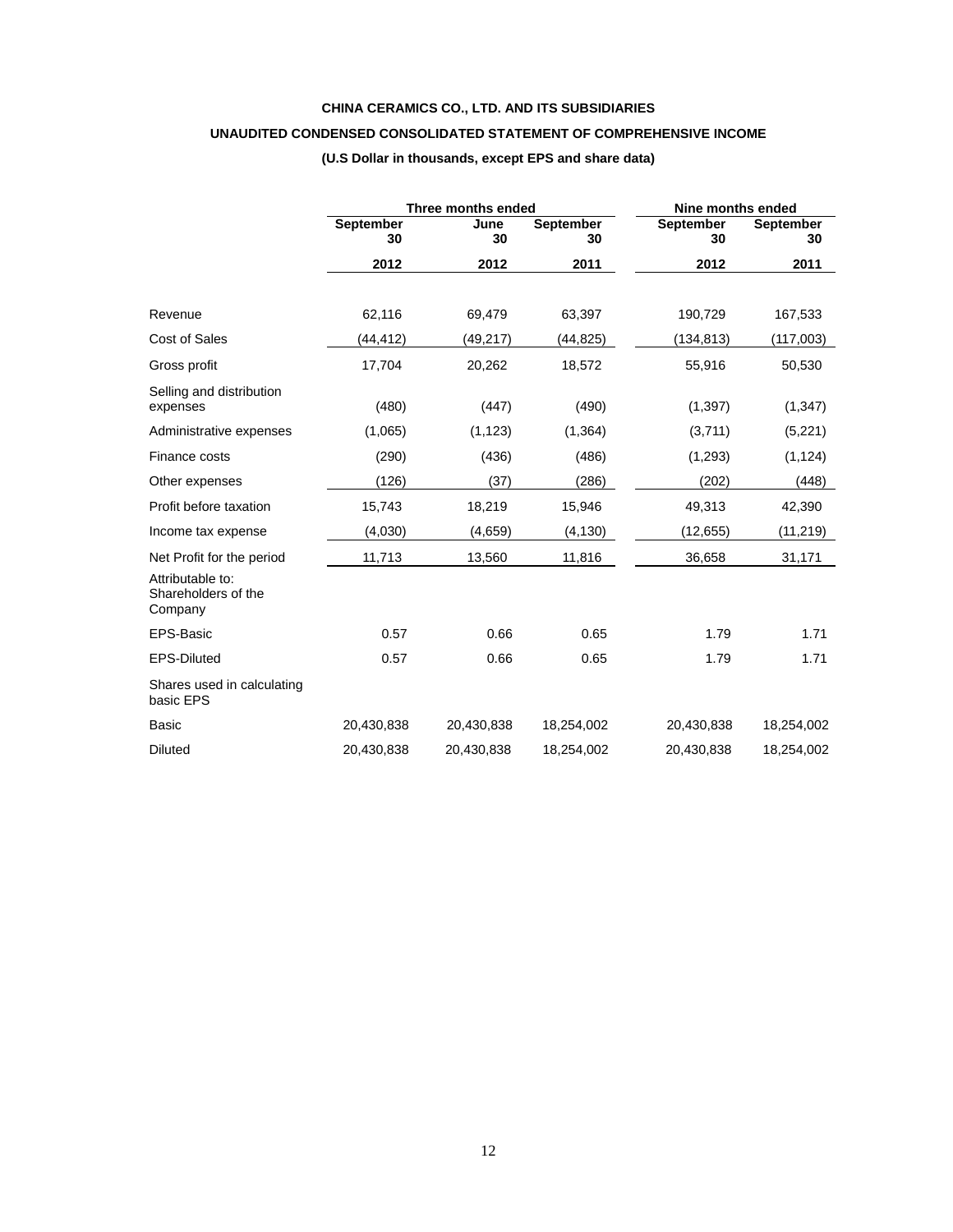## **CHINA CERAMICS CO., LTD. AND ITS SUBSIDIARIES UNAUDITED CONDENSED CONSOLIDATED STATEMENTS OF CASH FLOWS**

**(U.S Dollar in thousands)** 

|                                                                                                                                         |           | Three months ended |                  | Nine months ended |                  |  |
|-----------------------------------------------------------------------------------------------------------------------------------------|-----------|--------------------|------------------|-------------------|------------------|--|
|                                                                                                                                         | September | June               | <b>September</b> | September         | <b>September</b> |  |
|                                                                                                                                         | 30        | 30                 | 30               | 30                | 30               |  |
|                                                                                                                                         | 2012      | 2012               |                  | 2012              | 2011             |  |
|                                                                                                                                         |           |                    | 2011             |                   |                  |  |
| Cash flows from operating activities                                                                                                    |           |                    |                  |                   |                  |  |
| Profit before taxation<br>Adjustments for                                                                                               | 15,743    | 18,219             | 15,946           | 49,313            | 42,390           |  |
| Amortization of land use rights<br>Depreciation of property, plant                                                                      | 27        | 26                 | 26               | 80                | 77               |  |
| and equipment<br>Loss on disposal of property,                                                                                          | 2,650     | 2,584              | 2,064            | 7,847             | 5,145            |  |
| plant and equipment                                                                                                                     |           |                    | 49               |                   | 178              |  |
| Provision for inventory                                                                                                                 | 255       | 760                |                  | 1,179             |                  |  |
| Share-based compensation                                                                                                                | 208       | 206                | 380              | 694               | 1,837            |  |
| Finance costs                                                                                                                           | 290       | 396                | 486              | 1,253             | 1,124            |  |
|                                                                                                                                         |           |                    |                  |                   |                  |  |
| Interest income                                                                                                                         | (14)      | (19)               | (15)             | (49)              | (66)             |  |
| Operating profit before working capital<br>changes                                                                                      | 19.159    | 22,172             | 18,936           | 60,317            | 50,685           |  |
| Increase in inventories<br>(Increase)/decrease in trade                                                                                 | (1,438)   | (815)              | (224)            | (9,061)           | (12, 215)        |  |
| receivables<br>(Increase)/decrease in other                                                                                             | 5,928     | (12, 246)          | (6, 395)         | (833)             | (29, 764)        |  |
| receivables and prepayments                                                                                                             | 1,070     | 1,833              | 494              | 3,986             | (1,006)          |  |
| Increase/(decrease) in trade payables                                                                                                   | (3,646)   | 1,702              | 2,168            | (2,925)           | 12,522           |  |
| Increase/(decrease) in accrued<br>liabilities and other payables                                                                        | (172)     | 210                | 280              | 505               | 43               |  |
| Cash generated from operations                                                                                                          | 20,901    | 12,856             | 15,259           | 51,989            | 20,265           |  |
| Interest paid                                                                                                                           | (302)     | (435)              | (486)            | (1, 307)          | (1, 124)         |  |
| Income tax paid                                                                                                                         | (4,906)   | (4, 244)           | (4,004)          | (15,081)          | (10, 376)        |  |
|                                                                                                                                         |           |                    |                  |                   |                  |  |
| Net cash generated from/(used in)<br>operating activities                                                                               | 15,693    | 8,177              | 10,769           | 35,601            | 8,765            |  |
| Cash flows from investing activities<br>Proceed from disposal of property,<br>plant and equipment<br>Acquisition of property, plant and | 124       |                    | 355              | 124               | 1,198            |  |
| equipment                                                                                                                               | (3, 104)  |                    | (20, 802)        | (3, 104)          | (58, 229)        |  |
| Interest received                                                                                                                       | 14        | 19                 | 15               | 49                | 66               |  |
| Net cash generated from/(used in)                                                                                                       |           |                    |                  |                   |                  |  |
| investing activities                                                                                                                    | (2,966)   | 19                 | (20, 432)        | (2,931)           | (56, 965)        |  |
| Cash flows from financing activities                                                                                                    |           |                    |                  |                   |                  |  |
| Bank borrowings obtained                                                                                                                |           |                    | 10,674           |                   | 21,575           |  |
| Repayment of short-term loans                                                                                                           | (5,642)   | (7, 879)           | (1,695)          | (19, 875)         | (6, 472)         |  |
| Net cash generated from/(used in)<br>financing activities                                                                               | (5,642)   | (7, 879)           | 8,979            | (19, 875)         | 15,103           |  |
| Net increase/(decrease) in cash and<br>cash equivalents<br>Cash and cash equivalents,                                                   | 7,085     | 317                | (684)            | 12,795            | (33,097)         |  |
| beginning of period                                                                                                                     | 12,321    | 12,083             | 7,990            | 6,697             | 39,923           |  |
| Effect of foreign exchange rate<br>differences                                                                                          | 104       | (79)               | 305              | 18                | 785              |  |
|                                                                                                                                         |           |                    |                  |                   |                  |  |
| Cash and cash equivalents,<br>end of period                                                                                             | 19,510    | 12,321             | 7,611            | 19,510            | 7,611            |  |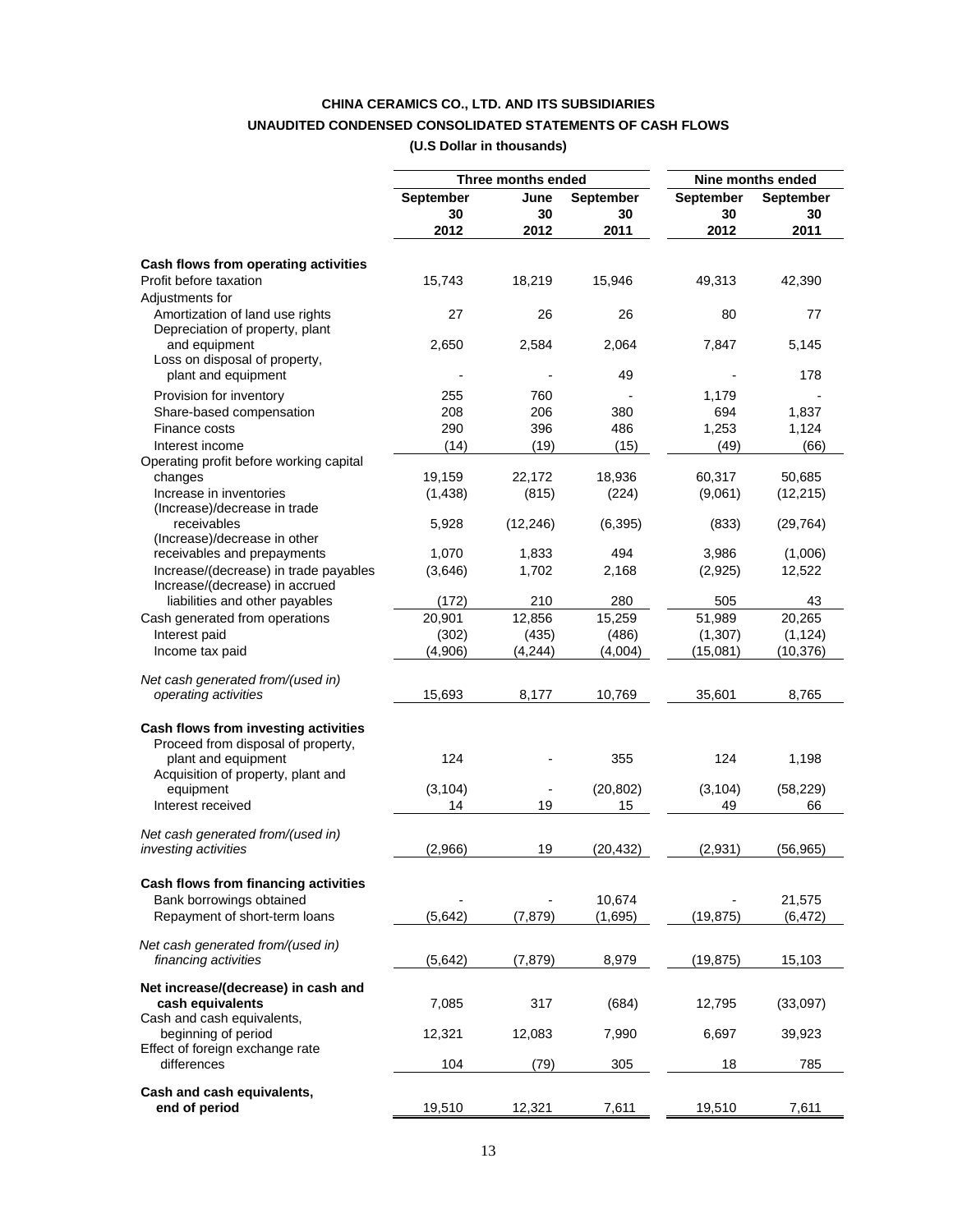**Source: China Ceramics Co., Ltd.** 

#### **About Non-GAAP Financial Measures**

In addition to China Ceramics' condensed consolidation financial results under International Financial Reporting Standards ("IFRS"), the Company also provides Non-IFRS financial measures (referred to as Non-GAAP financial measures) for the third quarter of 2012, including Non-GAAP profit before taxation, Non-GAAP net income and Non-GAAP earnings per fully diluted shares, all of which exclude the share-based compensation expenses from their comparable IFRS measure. The Company believes that these Non-GAAP financial measures provide investors with another method for assessing China Ceramics' operating results in a manner that is focused on the performance of its ongoing operations and excludes share-based compensation expenses incurred for the stock option program. Readers are cautioned not to view Non-GAAP results on a stand-alone basis or as a substitute for results under GAAP, or as being comparable to results reported or forecasted by other companies, and should refer to the reconciliation of GAAP results with Non-GAAP results below. The Company believes that both management and investors benefit from referring to these Non-GAAP financial measures in assessing the performance of China Ceramics and when planning and forecasting future periods. The accompanying tables have more details on the GAAP financial measures that are most directly comparable to Non-GAAP financial measures and the related reconciliation between these financial measures.

#### **CHINA CERAMICS CO., LTD. Unaudited Reconciliation of GAAP to Non-GAAP Three months ended September 30, 2012**

|                        | <b>GAAP</b>    | (1)            | <b>Non-GAAP</b> | <b>GAAP</b>    | (1)            | <b>Non-GAAP</b> |
|------------------------|----------------|----------------|-----------------|----------------|----------------|-----------------|
|                        | <b>RMB'000</b> | <b>RMB'000</b> | <b>RMB'000</b>  | <b>USD'000</b> | <b>USD'000</b> | <b>USD'000</b>  |
| Profit before taxation | 97.864         | 294. ا         | 99.158          | 15.743         | 208            | 15.951          |
| Net profit             | 72.811         | 294. ا         | 74.105          | 11.713         | 208            | 11.921          |
| EPS-Basic              | 3.56           |                | 3.63            | 0.57           |                | 0.58            |
| EPS-Diluted            | 3.56           |                | 3.63            | 0.57           |                | 0.58            |

#### **CHINA CERAMICS CO., LTD. Unaudited Reconciliation of GAAP to Non-GAAP Three months ended June 30, 2012**

|                        | <b>GAAP</b>    |                | <b>Non-GAAP</b> | <b>GAAP</b>    | (1)            | <b>Non-GAAP</b> |
|------------------------|----------------|----------------|-----------------|----------------|----------------|-----------------|
|                        | <b>RMB'000</b> | <b>RMB'000</b> | <b>RMB'000</b>  | <b>USD'000</b> | <b>USD'000</b> | <b>USD'000</b>  |
| Profit before taxation | 115.641        | 1.310          | 116.951         | 18.219         | 206            | 18.425          |
| Net profit             | 86.066         | 1.310          | 87.376          | 13.560         | 206            | 13.766          |
| EPS-Basic              | 4.21           |                | 4.28            | 0.66           |                | 0.67            |
| EPS-Diluted            | 4.21           |                | 4.28            | 0.66           |                | 0.67            |

#### **CHINA CERAMICS CO., LTD. Unaudited Reconciliation of GAAP to Non-GAAP Three months ended September 30, 2011**

|                        | <b>GAAP</b>    | (1)            | <b>Non-GAAP</b> | <b>GAAP</b>    | (1)            | <b>Non-GAAP</b> |
|------------------------|----------------|----------------|-----------------|----------------|----------------|-----------------|
|                        | <b>RMB'000</b> | <b>RMB'000</b> | <b>RMB'000</b>  | <b>USD'000</b> | <b>USD'000</b> | <b>USD'000</b>  |
| Profit before taxation | 102.347        | 2.401          | 104.748         | 15.946         | 380            | 16.326          |
| Net profit             | 75.849         | 2.401          | 78.250          | 11.816         | 380            | 12.196          |
| EPS-Basic              | 4.16           |                | 4.29            | 0.65           |                | 0.67            |
| <b>EPS-Diluted</b>     | 4.16           |                | 4.29            | 0.65           |                | 0.67            |